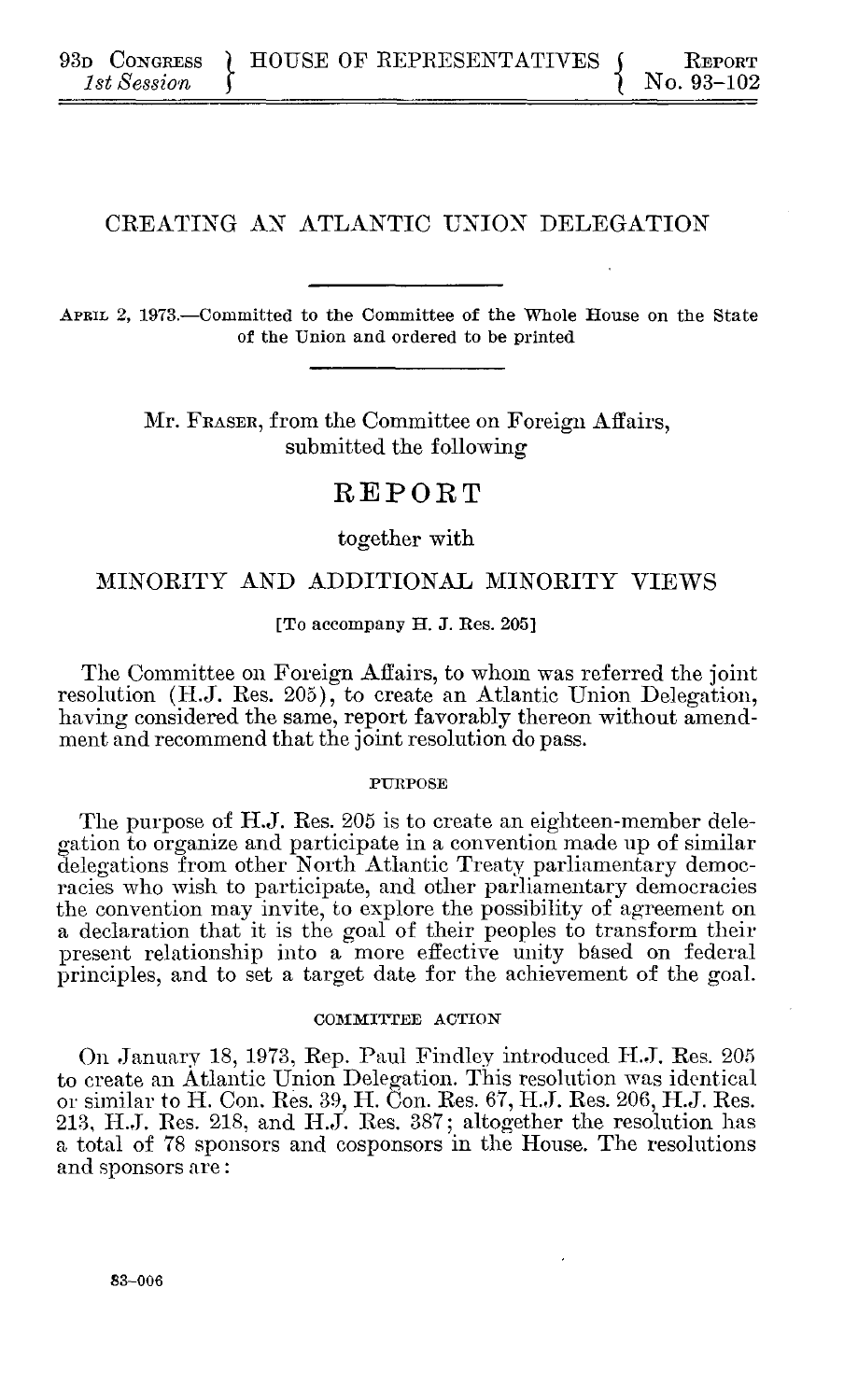**HOUSE CONCURRENT RESOLUTION 39** Samuel **S.** Stratton **HOUSE CONCURRENT RESOLUTION 67** Melvin Price **HOUSE JOINT RESOLUTION 205** Paul Findley Joseph P. Addabbo Glenn M. Anderson Thomas L. Ashley Herman Badillo Bob Bergland Jonathan B. Bingham John **A.** Blatnik Edward P. Boland Richard Bolling Garry Brown Charles **J.** Carney Frank M. Clark Don H. Clausen Silvio **0.** Conte James **C.** Corman Thaddeus **J.** Dulski Bob Eckhardt Don Edwards Marvin L. Esch Dante B. Fascell Daniel **J.** Flood Thomas **S.** Foley William **D.** Ford Edwin B. Forsythe

#### **HOUSE JOINT RESOLUTION 213**

Jim Wright Richardson Preyer Melvin Price Albert H. Quie Tom Railsback Thomas M. Rees Donald W. Riegle Howard **W.** Robison Peter W. Rodino, Jr. Benjamin Rosenthal Edward R. Roybal Philip **E.** Ruppe

John Seiberling Henry P. Smith III **J.** William Stanton Charles M. Teague Frank Thompson, Jr. Morris K. Udall Jerome R. Waldie John Ware Clement **J.** Zablocki John B. Anderson

**HOUSE JOINT RESOLUTION 206**

Donald M. Fraser Richard H. Fulton Sam Gibbons Henry B. Gonzalez Gilbert Gude Michael Harrington James Harvey Henry Helstoski Chet Holifield Frank Horton Joseph **E.** Karth Edward I. Koch Peter **N.** Kyros Paul N. McCloskey Joseph M. McDade Torbert H. Macdonald John Melcher John Moakley William **S.** Moorhead John **E.** Moss Morgan F. Murphy Lucien **N.** Nedzi James O'Hara Claude Pepper Bertram L. Podell

## **HOUSE JOINT RESOLUTION 218**

Paul Findley Thomas P. O'Neill, Jr. Bella **S.** Abzug Yvonne Brathwaite Burke

**HOUSE JOINT RESOLUTION 387**

Guy Vander Jagt

Herman T. Schneebeli is the author of a resolution identical to H.J. Res. **205.**

The resolutions were referred to the Committee on Foreign Affairs, which in turn referred them to its Subcommittee on International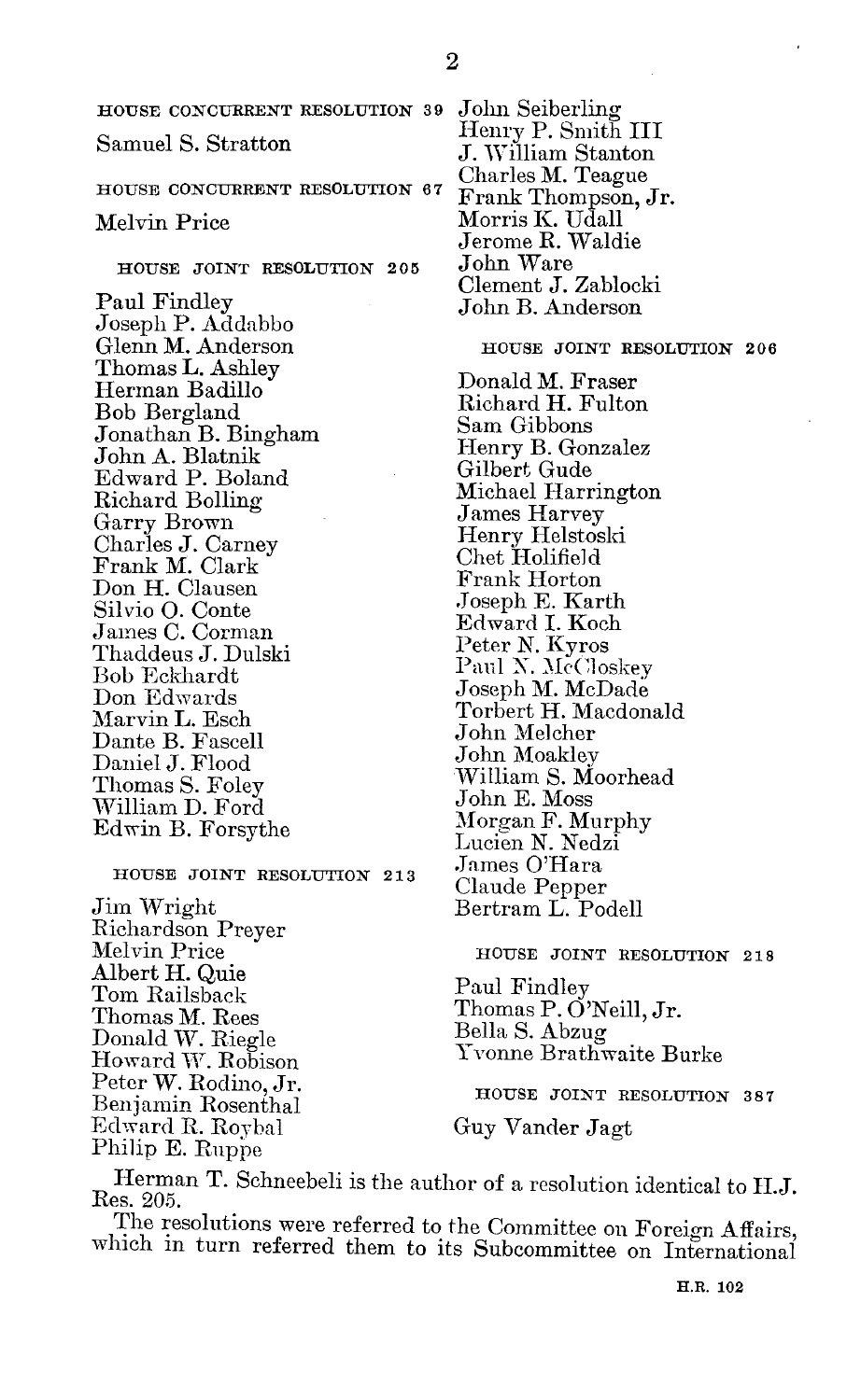Organizations and Movements, of which Rep. Donald **M.** Fraser is chairman.

The Subcommittee held an open hearing on March **26, 1973,** at which the witnesses were: Mr. Findley, Mr. Clarence K. Streit, and Mrs. James H. Williams. Comprehensive hearings have also been held in the past three Congresses.

On March **26,** *1973,* the Department of State in a reply to a request from the Chairman of the House Foreign Affairs Committee, Rep. Thomas **E.** Morgan, for the executive branch comments on the resolution, stated that "passage of these resolutions would be consonant with the goals and concepts which this Administration is seeking to achieve in transatlantic relationships."

On March **27, 1973,** the subcommittee in open session agreed **by** voice vote to recommend to the full Committee on Foreign Affairs that **H.J.** Res. **205** be favorably reported without amendment.

On March 28, **1973,** the Committee on Foreigrn Affairs considered the resolution and ordered it favorably reported without amendment **by** a roll call vote of 21 to 8.

The text of the letter from the Department of State follows:

DEPARTMENT **OF STATE,** *Washington, D.C., March 06, 1973.*

Hon. THOMAS **E. MORGAN,**

*Chairman, Committee on Foreign Affairs,*

*House of Representatives, Washington, D.C.*

DEAR MR. CHAIRMAN: Secretary Rogers has asked me to respond to your letter of February **26, 1973,** requesting comments on the following resolutions: H. Con. Res. **39** and **67; H.J.** Res. **205, 206, 213** and **218.** These resolutions call for the creation of an Atlantic Union delegation which would organize and participate in a convention of delegations from the North Atlantic Treaty parliamentary democracies. The convention would explore the possibility of transforming these countries into a federal union, of setting up a timetable for such a goal, and creating a commission to advance this process.

This Administration recognizes the importance of increased cooperation between the countries of the North Atlantic area. Consequently, we believe that passage of these resolutions would be consonant with the goals and concepts which this Administration is seeking to achieve in trans-Atlantic relationships.

The Office of Management and Budget advises that from the standpoint of the Administration's program there is no objection to the submission of this report.

Sincerely,

**MARSHALL WRIGHT,** *Acting Assistant Secretary for Congressional Relations.*

#### **COST ESTIMATE**

The delegation can exist for a period not to exceed three years.

The total cost to the United States—including delegation expenses and any contributions toward meeting expenses of the convention-is not to exceed \$200,000 for the entire three-year authorization period.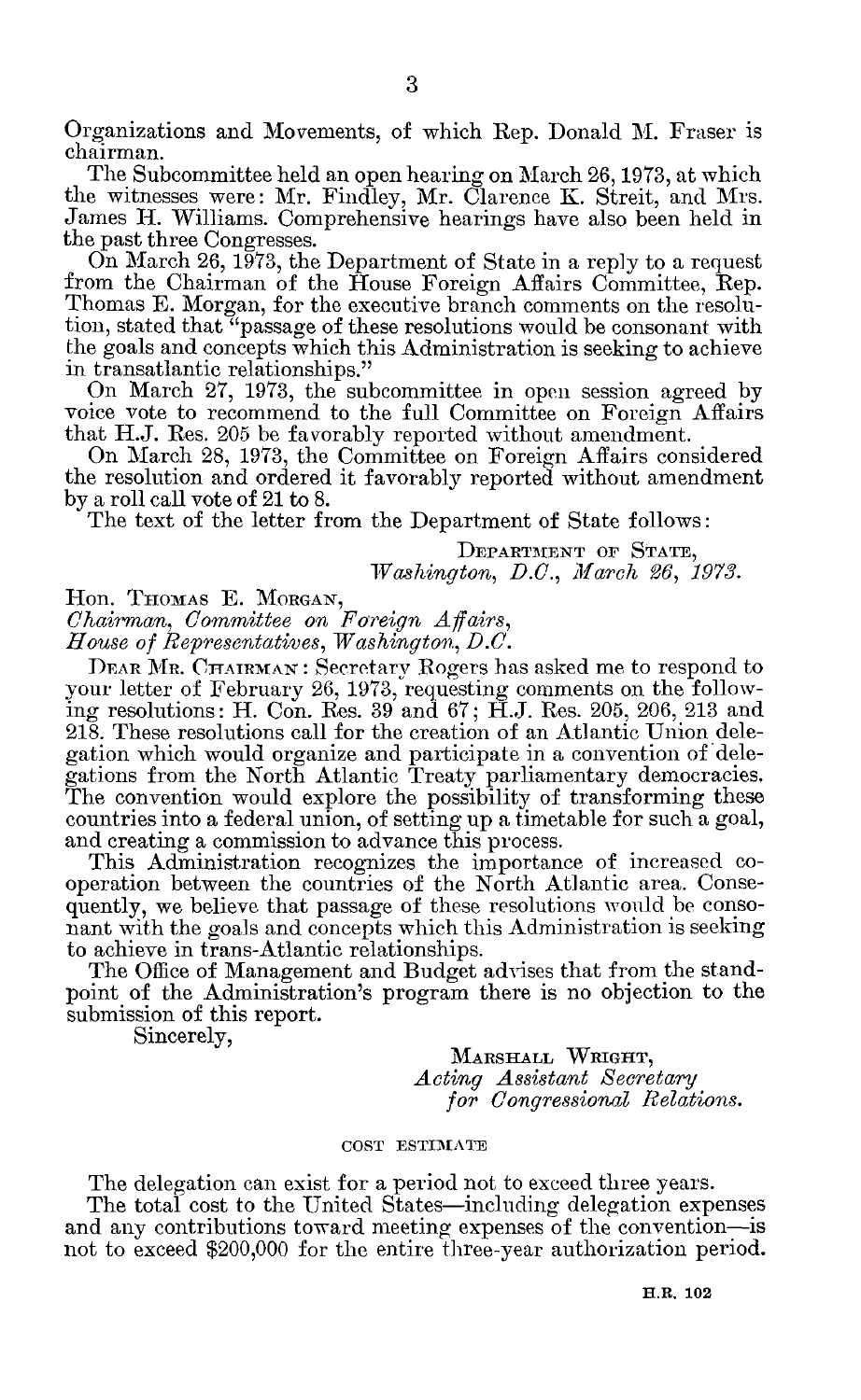**Of** this amount, not more than **\$100,000** may be used **for** the **U.S.** contribution toward meeting the expenses incident to holding the convention itself, with other participating nations also paying their proportionate share. The remainder of funds is authorized for expenses of the **U.S.** delegation, such as transportation to and from meetings, staff salaries, and office equipment. **A** more detailed breakdown estimating annual cost cannot be made until dates for the convention have been agreed upon **by** the participating nations.

#### **BACKGROUND**

The steady evolution of an Atlantic Community, and within it a tightly integrated Western Europe, has proceeded for nearly a quarter of a century. The North Atlantic Treaty Organization **(NATO)** and the Organization for Economic Cooperation and Development **(OECD)** have served to quell traditional conflicts among the member nations and erect in their place a strong bridge among nations and across the Atlantic to advance peace, security and prosperity for more. than 400 million people. Common interest in economic development and security inevitably encourage political cooperation, and even partnership.

The European Economic Community **(EEC)** made a fundamental break with past practices among the nations of the Atlantic Community. The farsighted drafters of the Treaty of Rome realized when they created the European Common Market, partnership is a limited concept. Therefore, they envisaged an eventual political union, to be achieved gradually through stages, to ensure the permanent durability of what was accomplished through partnership. The need for such union is even more apparent now than it was when the Common Market was created in the 1950's. The increasing interdependency of nations-particularly in the Atlantic Community-caused **by** the technological revolution in all forms of production and communication,. the enormous growth in foreign trade, world-wide inflation, recurring monetary crises, the world population explosion, pollution of the air and seas, and the widening gap between the living standards of the industrialized nations and the developing world, all call for multilateral rather than unilateral responses.

Not only is the need for political union greater now than it was **fif**teen years ago, but fortunately it is now more feasible than even most optimists would have predicted at that time. The expansion of the Common Market from the original six to the present nine underlines that fact. This increased European cohesiveness does not imply or necessitate a weakening of our transatlantic ties. Rather, it is a desirable step toward strengthening them.

**If** the development of political unity is limited to the nations of the European Community only, how will the United States, Canada and other democratic countries respond to this new political and economic super-power? Will they draw back into economic protectionism, erecting walls between Western Europe and themselves, undernining almost three decades of progress in collective security, political collaboration, economic cooperation, and peaceful exchange?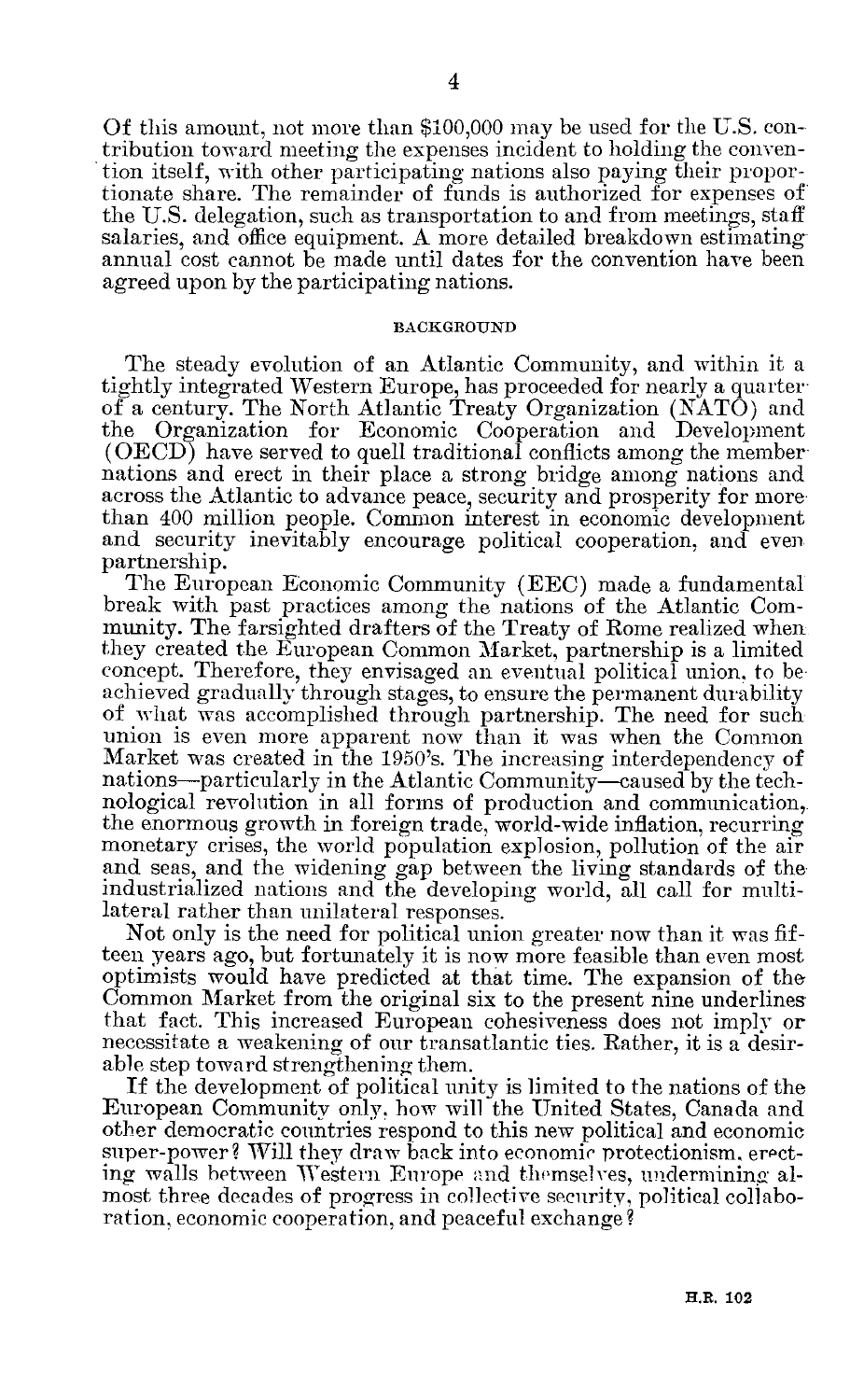In order to prevent the undermining of the Atlantic Community, the need is urgent for a more comprehensive goal and institution to strengthen the common defense of our free peoples, provide for a stable currency for world trade, enhance the welfare of the people of member nations and increase their capacity to aid the people of developing countries. **A** union of like-minded democratic countries, based on federal principles, would be such a goal and institution.

**H.J.** Res. 205 authorizes the exploration of agreement upon this goal.

Adoption of this resolution **by** the Congress would have the following positive effects which would be beneficial to all members of the Atlantic Community and the world.

First, it will have a positive impact on Europeans. It will reassure them that Atlantic Community interests occupy very high priority in the United States Congress and underscore in a substantial way the importance Congress attaches to the development of even stronger institutional ties with Canada and Western Europe.

While no government is today ready for federation, there is growing realization on both sides of the Atlantic that some more permanent, perhaps federal, solutions must be found to common problems. This is especially apparent in the areas of monetary and trade policy.

Second, it will tend to impart new confidence in world money markets at a critical time.

Third, it will dovetail perfectly with foreign policy objectives already announced **by** the President, who has already stated that **1973** will be the year of Europe. Enactment of the Atlantic Union resolution will **help** fulfill that pledge. It will complement the initiatives he began in Peking and Moscow, giving important new balance to our global policy.

Fourth, it can serve as an inspiring spark to all groups of nations anywhere in the world who face the coming decades with trepidation and with few coherent ideas for coordinated action.

Finally, if the convention is able to agree upon a common goal for the Atlantic Community, the American people can look forward to a significant improvement in the quality of life as well as the security of their liberty. Unemployment due to trade competition, defense outlays, pollution, inflation-all will be effectively reduced. Even though achievement of the goal may be distant, agreement on it will make easier safe passage over the rough spots that may be encountered along the way.

## **PRESIDENTIAL SUPPORT FOR ATLANTIC UNION**

Resolutions for the creation of a delegation and convention to explore the possibility of federation have been presented to Congress on numerous occasions since 1949. The resolutions have enjoyed wide bipartisan support and every President of the United States since Franklin **D.** Roosevelt has expressed privately his sympathy for these proposals.

This year, for the first time, the President of the United States is supporting the Atlantic Union concept and goal publicly. On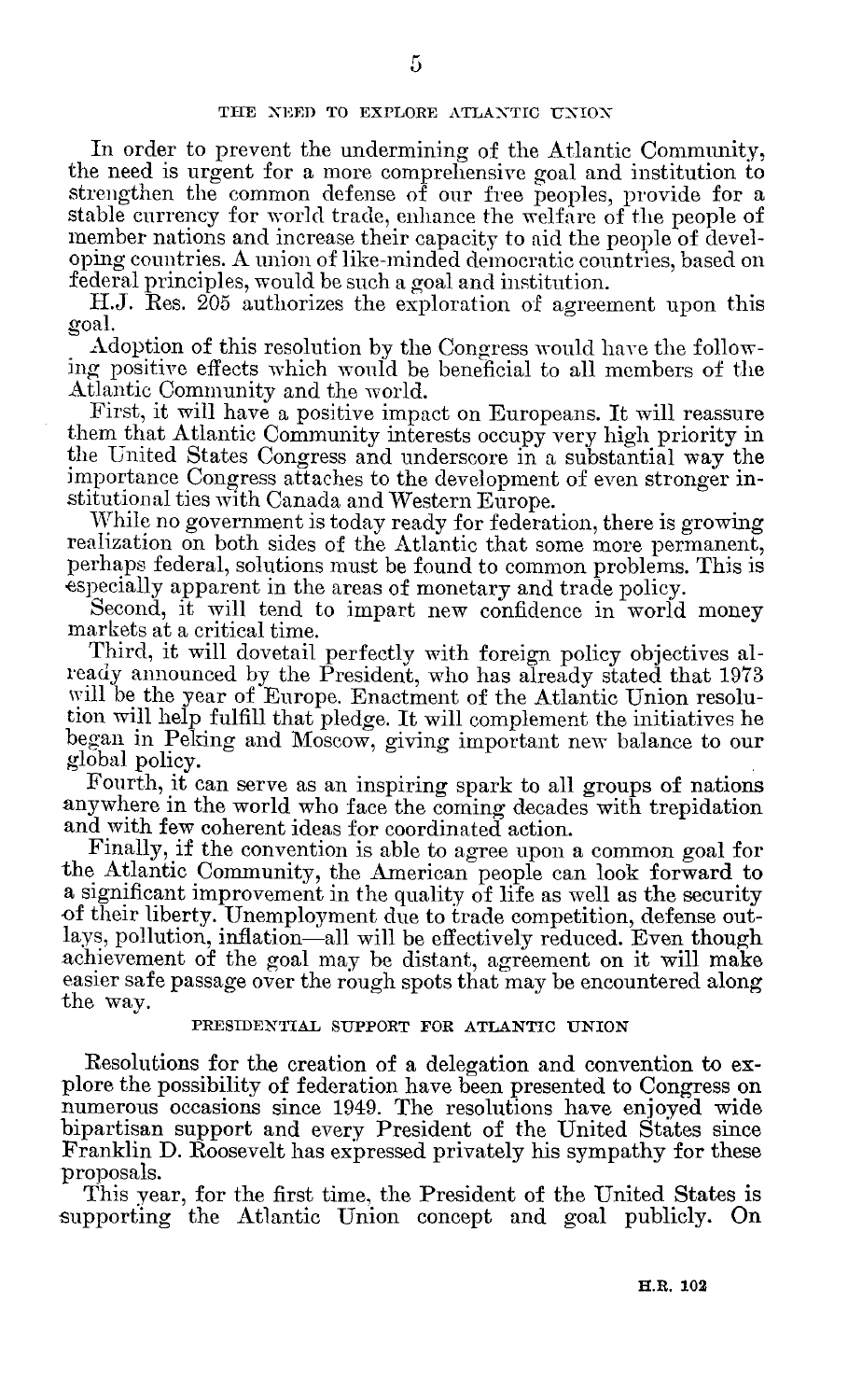March **10, 1973,** President Nixon sent the following letter to Rep. Paul Findley:

**WmTrE HOUSE,** *March10, 1973.*

**DEAR PAUL:** It was good to see you on March 2 and have an opportunity to discuss the Atlantic Union resolution and other legislative matters. Let me reiterate what I told you about the resolution. As a goal and a concept I have favored Atlantic Union for many years, dating back to my service in the Congress. As President I have made **it** a policy not to give specific endorsement to resolutions of this kind, but **I** want you to know that my long-standing position on the concept and the goal which you are seeking to achieve through this resolution has not changed.

With best wishes always, Sincerely,

## **RICHARD NIXON.**

In addition, the Senate version of the resolution, **S.J.** Res. 21 (introduced **by** Senator Gale McGee) is co-sponsored **by** both the Majority and Minority leaders. On March **26, 1973, S.J.** Res. 21 passed the Senate **by** unanimous consent.

#### **EUROPEAN SUPPORT FOR ATLANTIC UNION**

Although European interest in federation is substantial, it is appropriate that the United States, the first truly federal government as well as the biggest and most powerful nation in the Western world, should take the initiative in creating an Atlantic Union delegation. Once the United States shows its official willingness to explore Atlantic Union at a conference table, other countries can be expected to be forthcoming in response. When Congress adopted **a** similar resolution in **1960,** a convention was easily organized. Responsible delegations comprised of prominent Europeans from all the **NATO** countries were anxious to meet to discuss mutual problems and new ways of meeting them.

More than 200 European parliamentarians support the International Movement for Atlantic Union or the International Association for Federal Union, both of which organizations advance interest in Atlantic Union through private action.

## **H.J.** RES. **205 STRICTLY LIMITED**

H.J. Res. **205** stays clearly within the limits of the Constitution of the United States and the Charter of the United Nations **by** providing that the recommendations of the convention "shall be submitted to Congress" (Paragraph 2), and that the "more perfect union of the Atlantic Community" shall be "consistent with the Charter of the United Nations" (preamble). The members of the delegation "shall be free from official instruction," and vote as individuals, as was the case at the **U.S.** Constitutional Convention in **1787.** As a result, the United States government would not be bound in any way **by** the recommendations. After the convention has explored the possibility of agreement on "more effective unity based on federal prin-

**H.R. 102**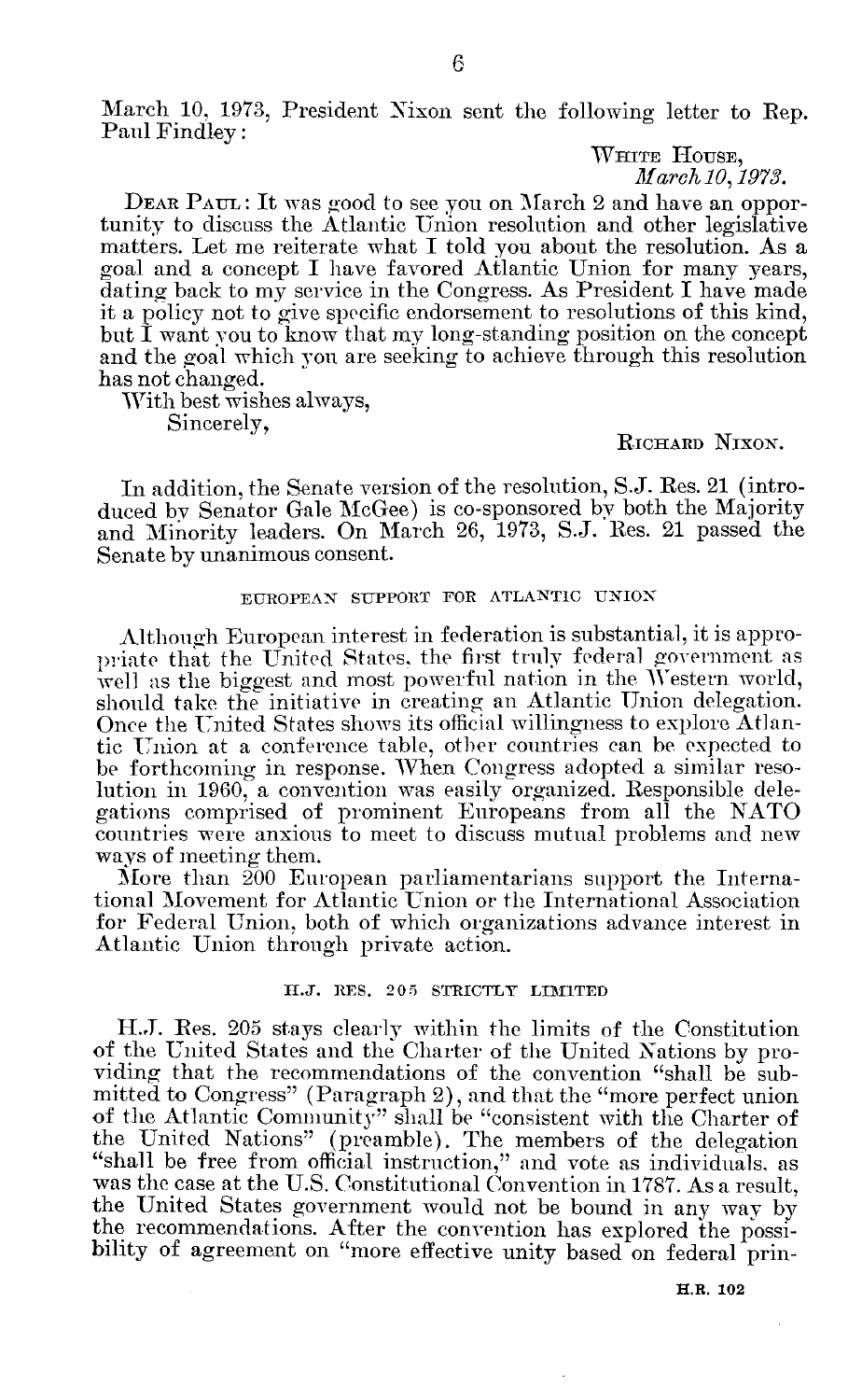ciples," any conclusions and recommendations would have to be reported to the United States Congress for further consideration.

Contrary to being a challenge to the **U.S.** Constitution and our way of life, the resolution actually proposes only the exploration of a way to apply the genius of this same constitutional system to a wider area of land and more people. Those with faith in the American system will welcome this prospect.

The convention could not cause any lessening of individual liberty or the soverignty of the individual citizen. The personal liberties enshrined in the Bill of Rights are perhaps the single most important contribution of American political thought to the history of mankind. They are inviolate.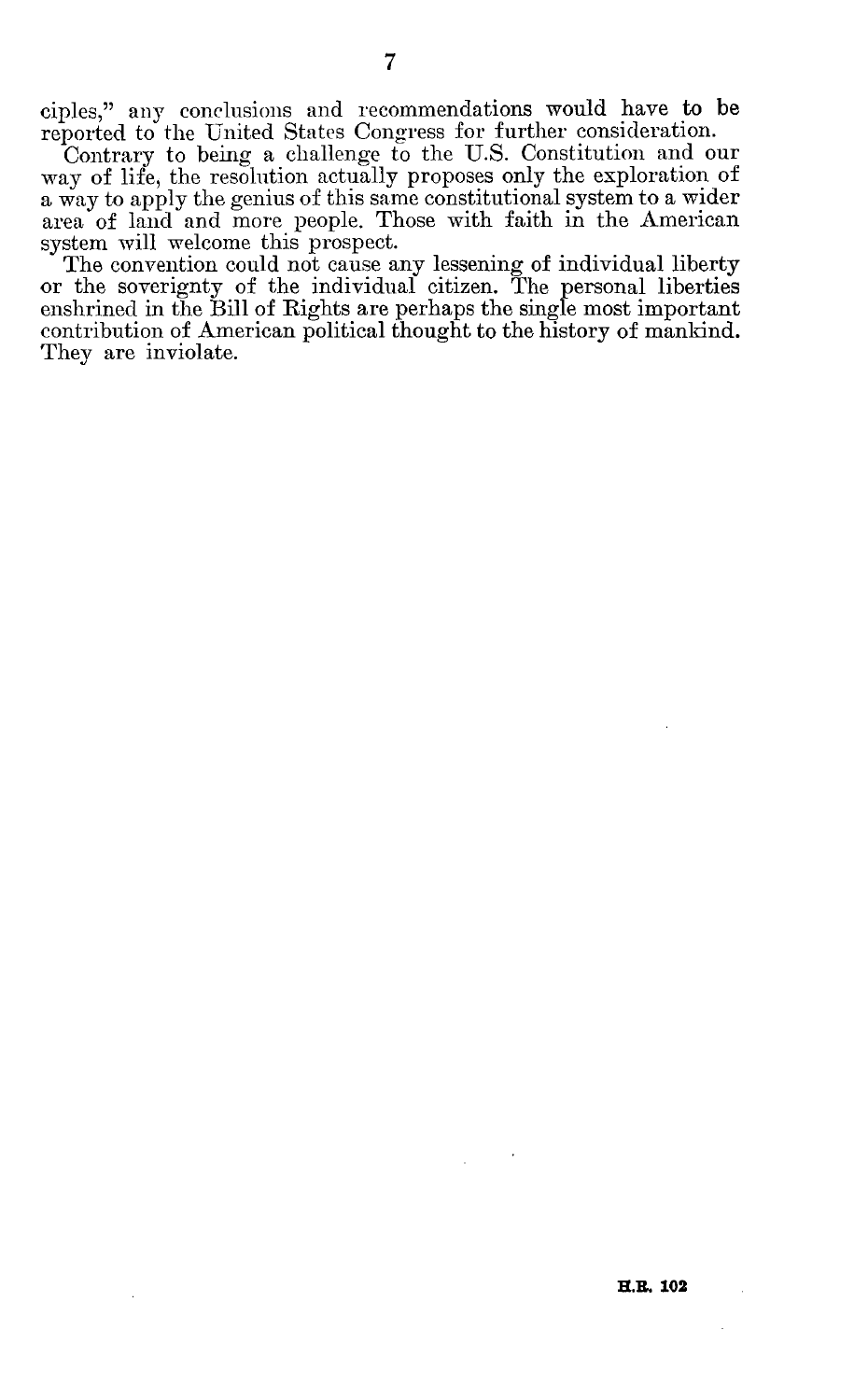## MINORITY **VIEWS-HOUSE** JOINT RESOLUTION **205**

Our opposition to **H.J.** Res. 205-as to **H.J.** Res. **900** (its predecessor in the 92d Congress) - is based largely on practical considerations. Although we support the concept of Atlantic cooperation and such worthy objectives as "strengthening common defense, while cuttings its cost", "facilitating commerce of all kinds", and "enhancing the welfare of the people of the member nations"—we fail to see how adoption of this far-reaching proposal could contribute toward the attainment of these goals.

There is, in fact, no higher priority at this stage in American-European relations than the effort to reach a mutually beneficial acconinodation with the nations of Western Europe-especially with the European Economic Community which the United Kingdom has now joined. President Nixon has said that **1973** will be the "year of Europe", and it is apparent that much difficult, painstaking negotiation lies ahead **for** both sides.

Atlantic cooperation is indeed essential if continued crises in the monetary field are to be avoided in the future. It is also very much in the interest of the United States to reach an agreement with the **EEC** nations on trade-an agreement which is equitable-which grants fair access to the European market for American products and at the same time safeguards legitimate European interests. However, even the most optimistic leaders on both sides of the Atlantic agree that the search for a viable compromise on these difficult and complex issues will not be easy.

The prospect of extending such collaboration—if it can be realized at all-to include some form of "federal union" is quite obviously remote. The development is simply "not in the cards." In fact, an *attempt* now to form such a union or even to *explore the possibility* could very well boomerang to the disadvantage of all concerned.

This is a point worth emphasizing. Proponents of **H.J.** Res. **205** have consistently argued that what is being proposed here is merely a tentative, exploratory effort to ascertain whether, in fact, there is any interest in the proposal to transform **NATO** into "a more perfect Union". No commitment is being made at this stage, they assert, and *only* if sufficient interest is shared **by** those participating and if agreement can be reached on specific proposals, will further authorization be sought from the appropriate national legislative bodies. *At worst,* they contend, nothing will come of the idea, and therefore the resolution is *harmless.* It is this very line of reasoning, however, which we consider to be of questionable validity. For years, it may be recalled, the French balked at the prospect of British entry into the European Community-in part because of fears that the United States might thereby increase its economic influence in Europe. The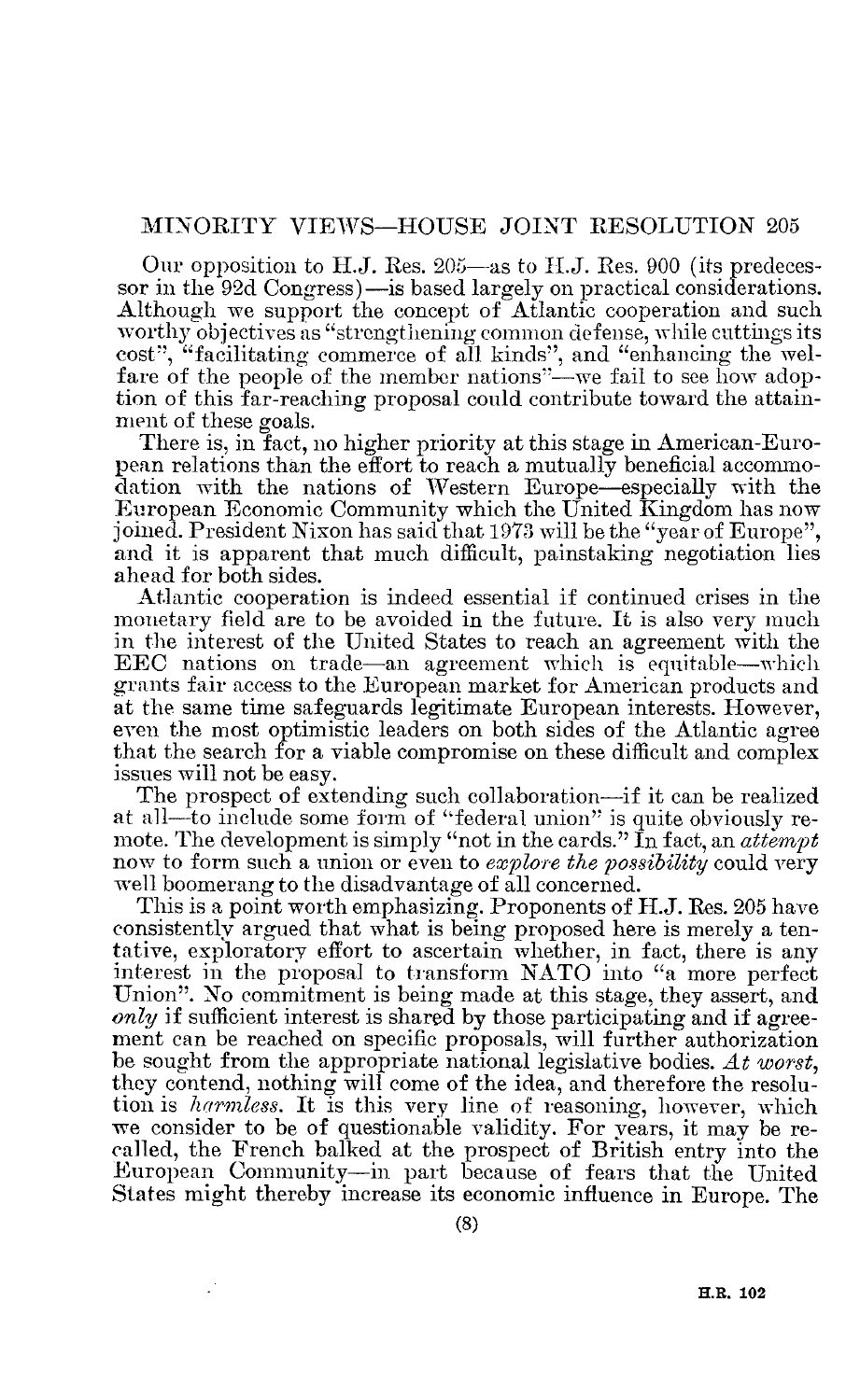United Kingdom, it was argued **by** traditional opponents of British membership in the **EEC,** represented the **U.S.** "Trojan Horse" on the European Continent.

Such fears have been at last assuaged and British membership has become a reality. But passage of H.J. Res. **205** would offer those critics a new opening and a new opportunity. Once again, the charge may be heard that the United States **by** sponsoring this proposal has aeveloped an ill-conceived device for re-establishing **U.S.** "hegemony" in Western Europe **. . .** via the "backdoor." We seriously question whether an attitude **by** the **U.S.** of this kind and at this time would promote the cause of Atlantic unity and cooperation. It might well lead instead to Atlantic discord and recrimination.

Our misgivings include especially the semi-official character of the proposed Atlantic Union "delegation". The eighteen "eminent citizens" composing such a delegation, are to be appointed **by** the Speaker of the House, the President of the Senate, and the President of the United States. This gives them the formal sanction of the **U.S.** government.

So much for our primary objection to this Atlantic Union proposal. We feel that **H.J.** Res. 205 represents a *noble, early post-war idea whose time has long since passed-a* utopian concept *which is long on idealism and short on realism* **. . .** More importantly, this resolution also contains elements of real danger. **H.J.** Res. **205** is **by** no means as innocuous as its sponsors would have us believe.

Let us examine some of the specifics: The European nations which are to be asked to send delegates to an Atlantic Union convention do not include all the Members of **NATO,** but only such "parliamentary democracies as desire to join in the enterprise." Greece, presumably, is not presently qualified to join because of the nature of its present government. "Other parliamentary democracies" may however, be invited to participate from outside the "Atlantic" area. One can only surmise about which "other countries" might receive invitations-Japan? Australia? New Zealand? Mexico? Any democratic country in Africa or Latin America?

Despite this vagueness in language and haziness as to its purpose, the resolution nevertheless indicates that what is sought, eventually at least, is the development of a federal union to replace existing ties between friendly nations, most especially those in the North Atlantic Treaty alliance. What is sought is a "common defense" policy **.** . **.** a single "stable" currency a single policy regarding international trade, and an agreement as to how this new federal union might increase its aid to developing nations. These decisions, it should be emphasized, are to **be** made **by** the union. They will be binding on all members of the Union, regardless of the feelings of individual member nations. In other words, adherence to such a union necessarily involves an impairment of national autonomy.

How feasible are such goals? How desirable are they? At this stage in world affairs, is it likely that friendly nations would recognize their growing interdependence **by** opting for a formal union?

Assuming a decision could be reached that a federal union should be established, how would that goal be clearly defined? And what is meant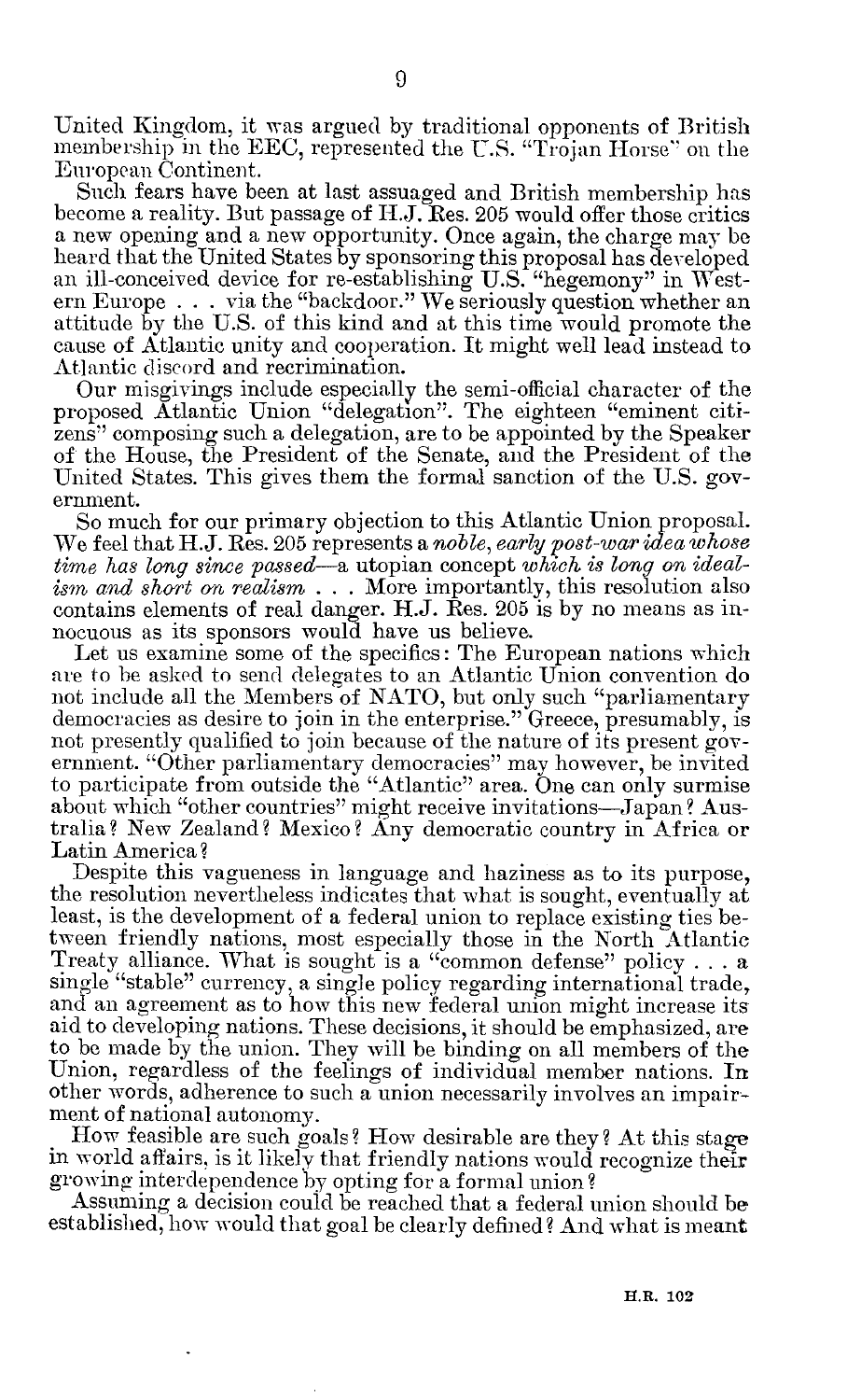**by** the search for agreement on a "timetable" to achieve that end? Would all delegates be "free from official instructions" or only the American delegation? Would voting be **by** individuals or **by** delegations? And what is meant **by** a commission to facilitate "advancement **by** stages" to a federal union?

The sponsors of **H.J.** Res. **205** may argue that all of these questions can be answered in due course, during the convention's deliberations. However, *before* authorizing an American initiative of this character and magnitude, such questions need to be thoroughly discussed. Furthermore, we are **highy** skeptical that such a convention would *ever* become a reality, even if Congress were in cautious enough to suggest that the United States should take the lead in promoting it.

> L. H. FOUNTAIN. **LEE** H. **HAMILTON. ABRAHAM KAZEN, Jr.** Roy **A. TAYLOR. WILLIAM S. MAILLIARD. PETER** H. B. **FRELINGHUYSEN.** H. R. **GROSS. EDWARD J. DERWINSKI VERNON** W. **THOMSON. JOHN** H. **BUCHANAN, Jr. J. HERBERT BURKE.**